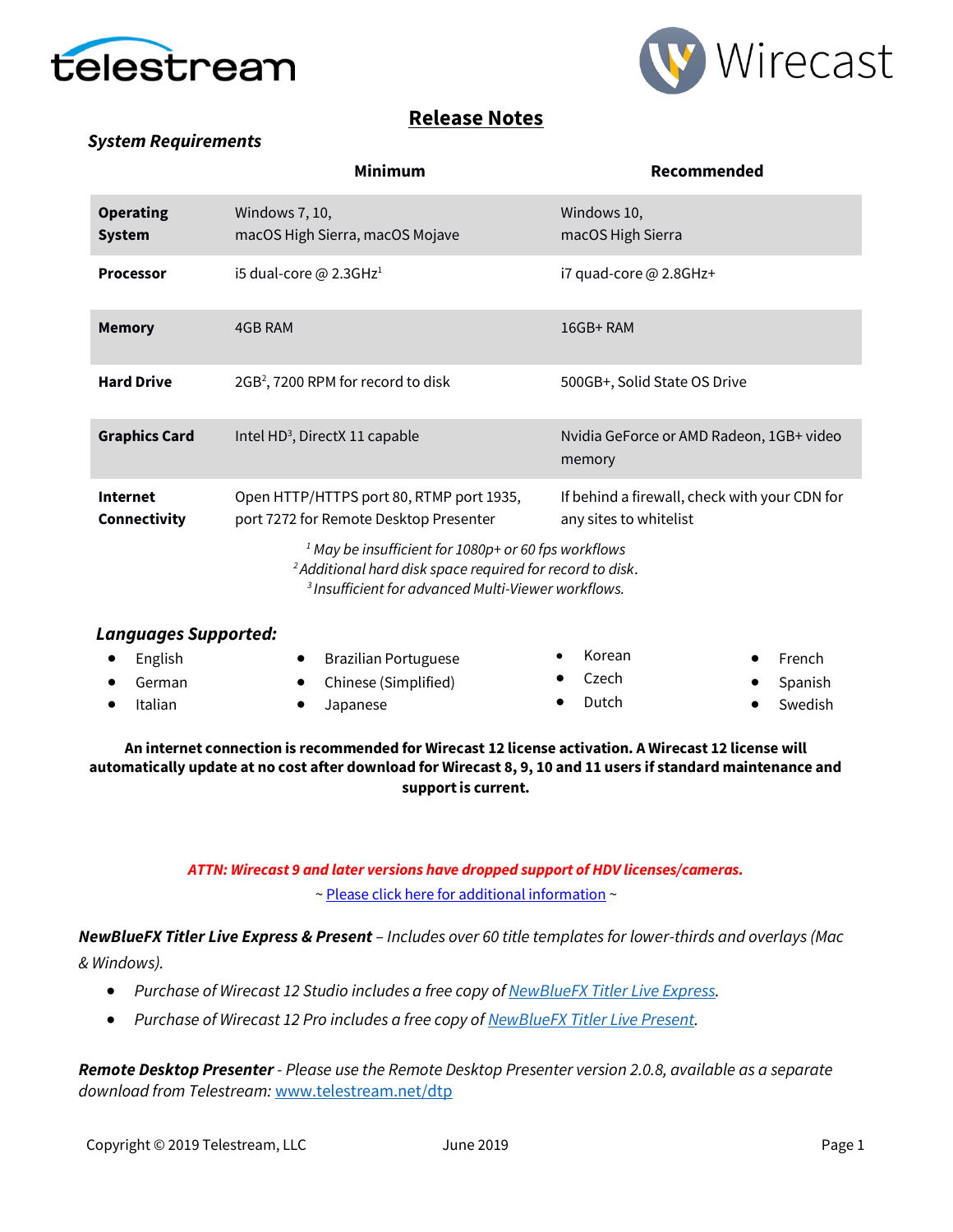



# *Best Practices*

#### Minimum Required Upload Speed:

- It is recommended that an upload speed rate of at least double the selected video bitrate be available, especially for a total target bit-rate of 10Mbps (Megabits per second) or less, or when there are multiple outgoing streams.
- Upload speed can be tested at a website such a[s TestMy.net/upload.](http://testmy.net/upload)
- Additional tasks that can consume upload bandwidth on the network should also be considered when determining how much of the available upload bandwidth can be allocated towards streaming.

#### **Rendezvous**

Wirecast Rendezvous uses WebRTC technology that can be very resource intensive. For the best experience, we suggest considering the following table when choosing hardware:

|                        | Studio (2 quests + 1 host)  | Pro (7 quests + 1 host)   |
|------------------------|-----------------------------|---------------------------|
| Bandwidth <sup>4</sup> | Add 4 Mbps                  | Add 5+ $Mbps^5$           |
| Processor <sup>4</sup> | $15$ quad-core <sup>6</sup> | i7 quad-core <sup>6</sup> |

<sup>4</sup>Based on a single simultaneous stream of 720p30 x264  $\omega$  4.0Mbps.

<sup>5</sup>Bandwidth per guest will scale downwards as more are added to maintain reliability.

 $6$ Minimum recommended processor with example stream $4$ . More demanding workflows may require a more capable CPU.

#### ISO Recording:

- Solid State Drive or fast RAID array recommended for ISO Recording and Replay functionality.
- Actual data rates will vary depending on quality level selected for ProRes (Mac) or MJPEG recording (Windows), as well as the resolution and frame rate selected.
	- For Mac ProRes recording please refer to [Apple's ProRes data rat](https://documentation.apple.com/en/finalcutpro/professionalformatsandworkflows/index.html)e specifications.
	- Windows MJPEG Best Quality Guidelines (Megabytes per second):
		- *1080i and 1080p 29.97 and 30 FPS, MJPEG Best Quality* ~25MB/sec
		- *1080p 60 FPS, MJPEG Best Quality* ~50 MB/sec
		- *720p 59.94 and 60 FPS, MJPEG Best Quality* ~20 MB/sec
- Total expected data rate should be compared to available disk write speed to ensure adequate disk throughput.

#### *Failure to ensure the available disk write speed is greater than the highest expected total data rate may result in frames being dropped from recordings (ISO, Replay, and Record-to-Disk).*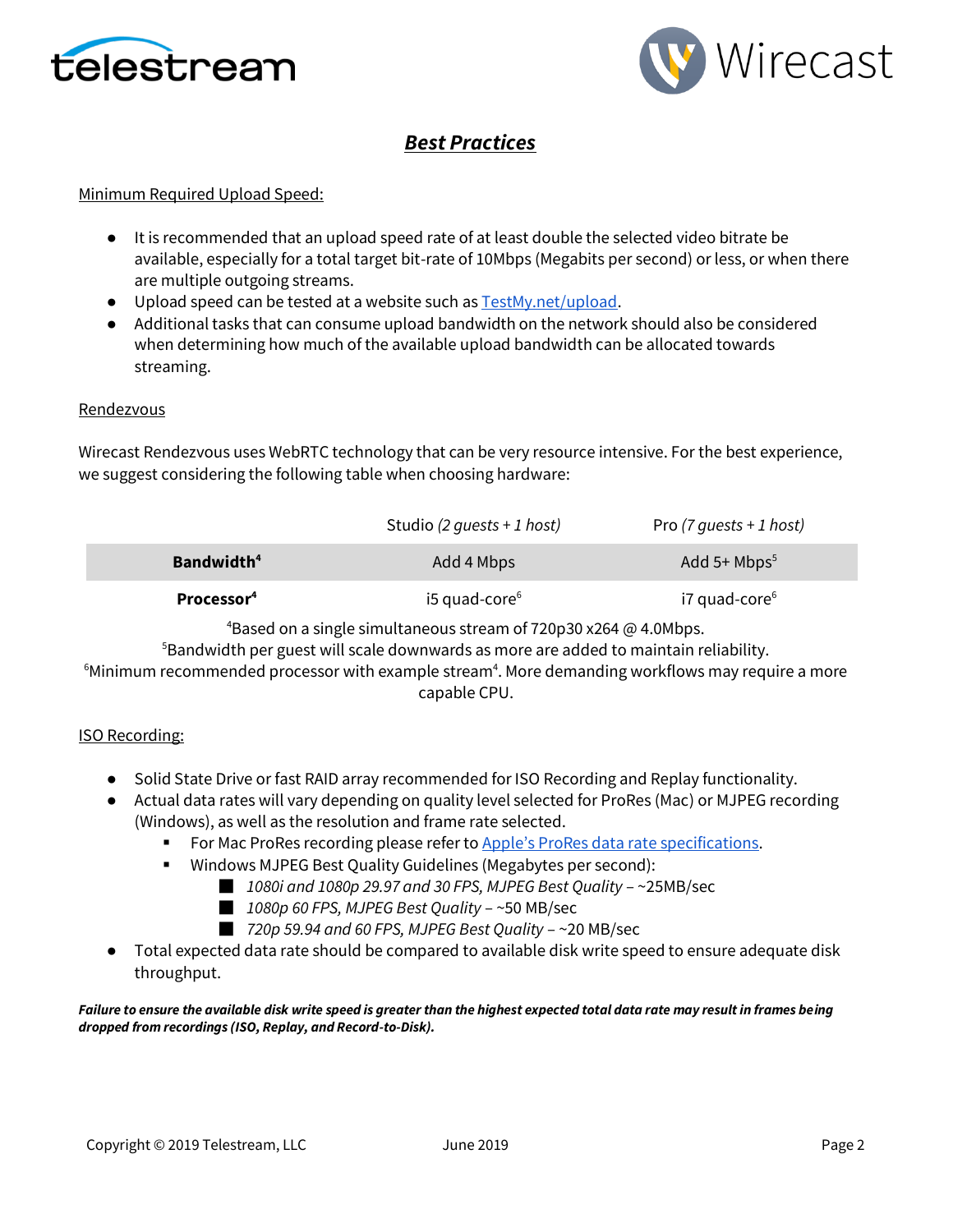



# *Best Practices (cont.)*

#### Hardware accelerated encoding requirements:

- Intel Quick Sync Video encoding requires an Intel CPU with an Intel® QuickSync Video core[.](http://ark.intel.com/search/advanced?QuickSyncVideo=true&MarketSegment=DT) [List of Intel CPUs supporting QuickSync](http://ark.intel.com/search/advanced?QuickSyncVideo=true&MarketSegment=DT)
- NVIDIA NVENC encoding requires an NVidia GPU with Kepler architecture or newer[.](https://developer.nvidia.com/nvidia-video-codec-sdk) [NVIDIA only maintains a general list of supported GPUs](https://developer.nvidia.com/nvidia-video-codec-sdk)
- Apple Hardware Accelerated H.264 encoding requires a Mac with an integrated Intel GPU<sup>\*</sup>. *\*This may change in the future, as the Apple API decides what hardware acceleration method is to be used. At the time of this writing, only Quick Sync via an Intel GPU is supported.*

#### High frame-rate streaming (60fps):

- High frame-rate streaming will result in increased CPU usage and require a higher bit rate (4Mbps or higher) for a quality encode.
- Simply switching to a higher frame-rate without ensuring the CPU and bitrate are sufficient may result in a lower quality encode.

#### CPU Usage:

- Consider lowering your canvas frame rate and/or streaming resolution to lower CPU usage.
- Maintained system CPU usage greater than 60% will increase the likelihood of dropped frames.

*(End of Page)*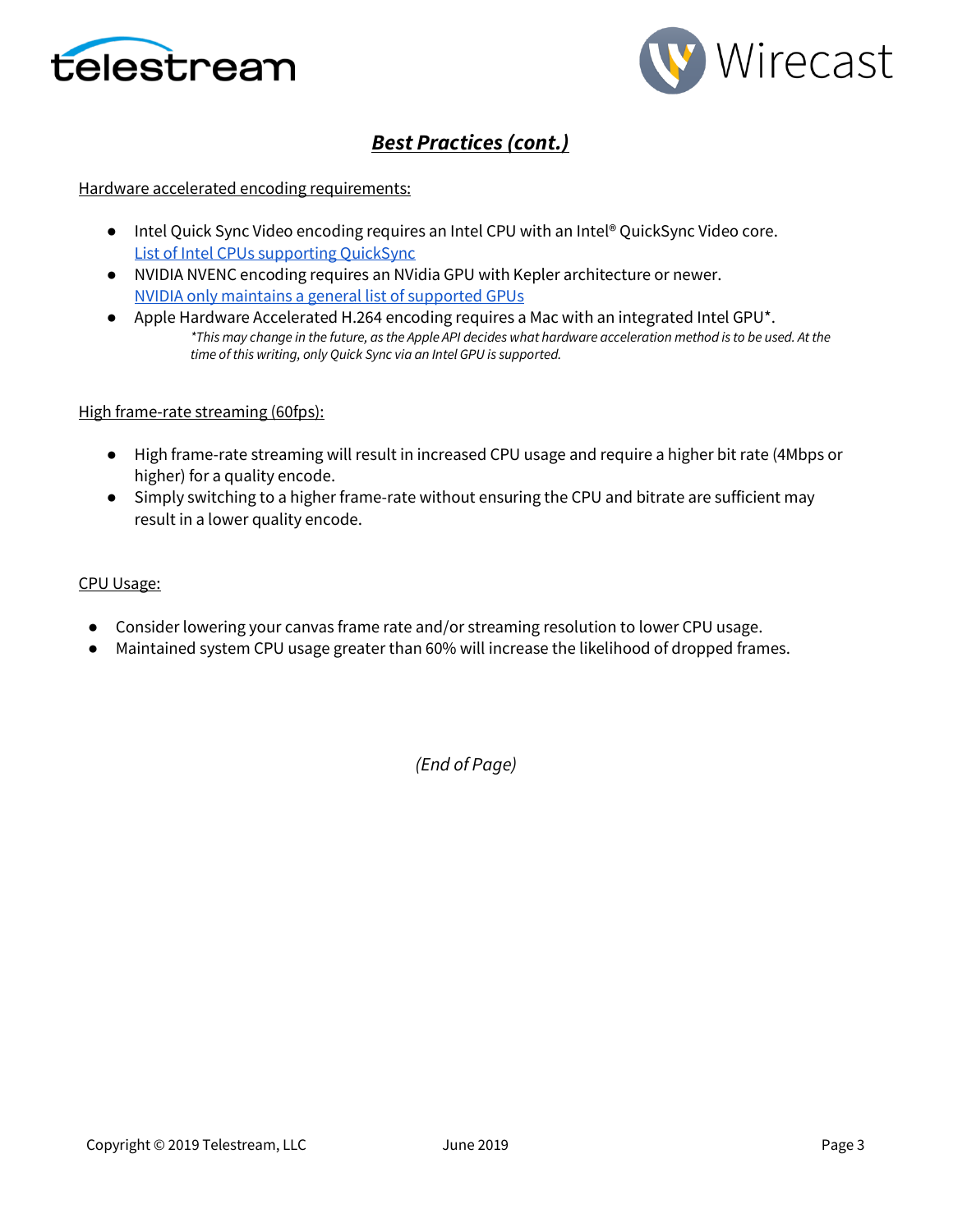



# *12.1.1 – Fixes*

- Fixed Microsoft Stream destination filter rejects valid custom domains
- Fixed QR Code does not work
- Fixed Rare crash with certain Blackmagic devices on macOS
- Fixed Removed CEF from YouTube destination authentication workflow
- Fixed Rendezvous Guest stops receiving video after changing the camera or microphone
- Fixed Rendezvous Guest tally lights do not work
- Fixed RSS Feeds do not work
- Fixed Unable to change active shot with AppleScript

## *12.1 – New Features*

### **NEW – Wirecast One**

- New tier of Wirecast now available!
- Wirecast One is the most affordable way to get your first streams up and running while harnessing the power and ease of use Wirecast is known for. With a single camera input and easy streaming to your preferred destination, Wirecast One covers all the basics for your first stream and is powerful enough for your 1000th!
- Wirecast One can be used by beginner streamers all the way up to the veterans of live video, but it is perfect for streaming to social media websites like Facebook or Twitter, and all your live streams from casual events to the most professional productions.
- For a comprehensive comparison of One, Studio, and Pro, please [visit our Buy page.](https://www.telestream.net/wirecast/store.asp)

### **NEW – LinkedIn Live**

- **Attention:** LinkedIn Live is currently invite only, via LinkedIn.
	- o **Link to LinkedIn application process can be found within Wirecast Output Settings with LinkedIn Live chosen as the destination.**
	- o **Alternatively, you can apply directly by clickin[g here.](https://www.linkedin.com/help/linkedin/answer/100224/applying-for-live-video-broadcasting)**
- With LinkedIn's new Live offering, you can now stream directly to your LinkedIn network.
	- o Your LinkedIn network will receive an alert when you go live.

### **NEW – Facebook Donation Button for Verified Pages**

• Now, Wirecast users with a verified page can enable the donation button for viewers of the stream.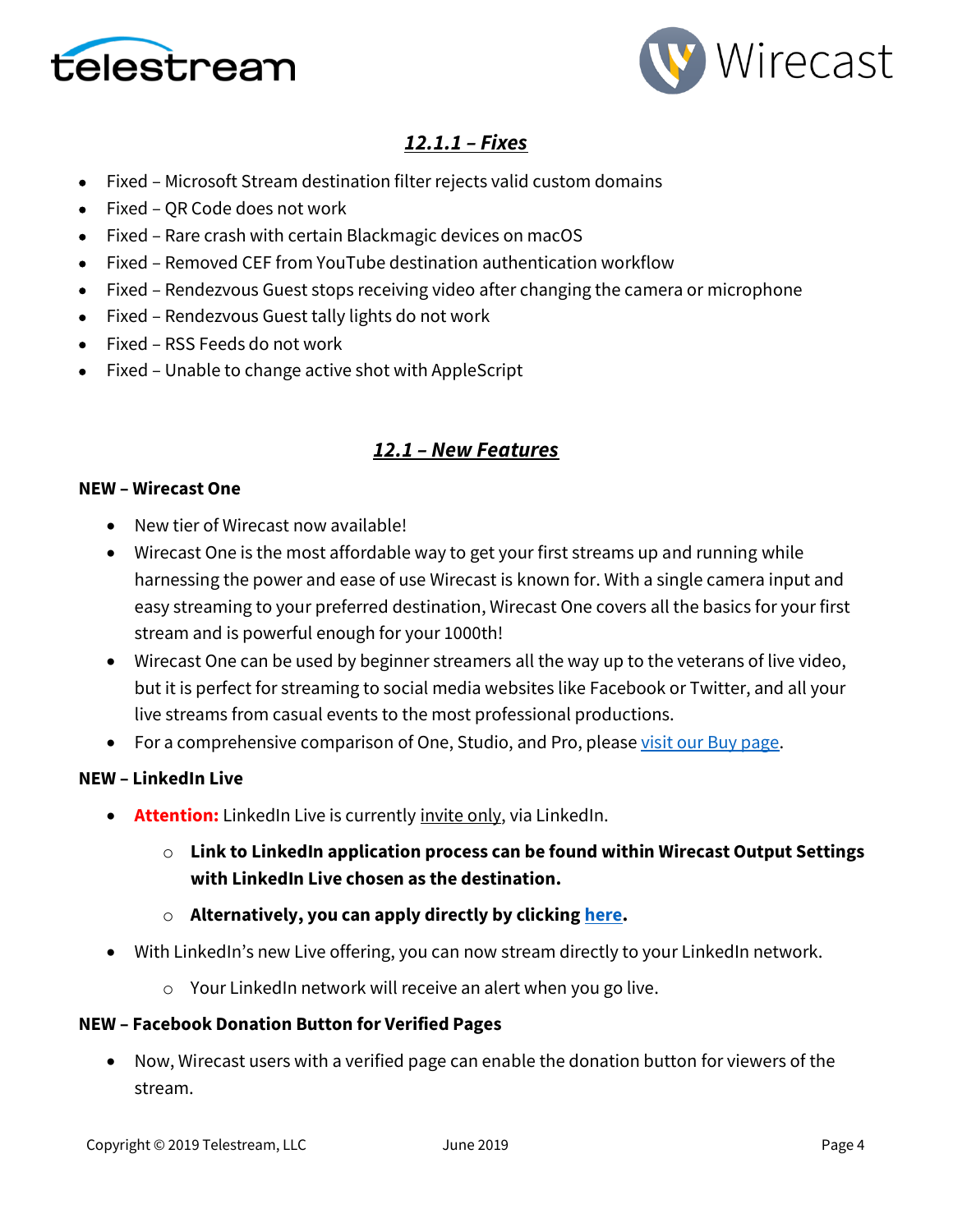



• In Wirecast, simply go to the advanced section of the Facebook Live output settings, log in with credentials to a verified Facebook page, check "Show Donation Button", and enter the Facebook Charity ID.

o **For more details regarding Facebook Donation eligibility, [read here.](https://www.facebook.com/facebookmedia/blog/fundraising-with-facebook-live)**

## *12.1 – Improvements*

- Improvement Add "Remind me later" option to the Wirecast Support Renewal nag page
- Improvement Implement preference for disabling unlicensed functionality

## *12.1 – Fixes*

- Fixed 404 returned when requesting help from the Encoder Presets window
- Fixed Add Patios for LinkedIn Live Broadcast has ended alert message
- Fixed Adding a VLC NDI source to the document causes a crash on Windows
- Fixed Alpha issues with TL4 via NDI in WC12
- Fixed Always allow change user option in Facebook log-in
- Fixed Audio artifacts in Blackmagic and Magewell sources
- Fixed Build In / Build Out elements don't move proportionally
- Fixed Cannot select Cut or Smooth from transitions dropdown menu after update
- Fixed Check mark icon does not show for options within the Matte drop down menu
- Fixed Clicking "Crosspost Settings" crashes Wirecast
- Fixed Entering a place prevents FB destination from recognizing verified pages
- Fixed Frozen video and synchronization problems when connecting to NDI sources in secondary documents
- Fixed Localization Mac OS: Stock Media Library download button cut off in localized versions
- Fixed Localization Windows OS: Stock Media Library cancel button cut off in localized versions
- Fixed Localization: "Primary Sound Driver" does not display properly.
- Fixed Memory leak/crash over time, ingesting 10 IP web streams
- Fixed Missing space on the Software Update Tab in Preferences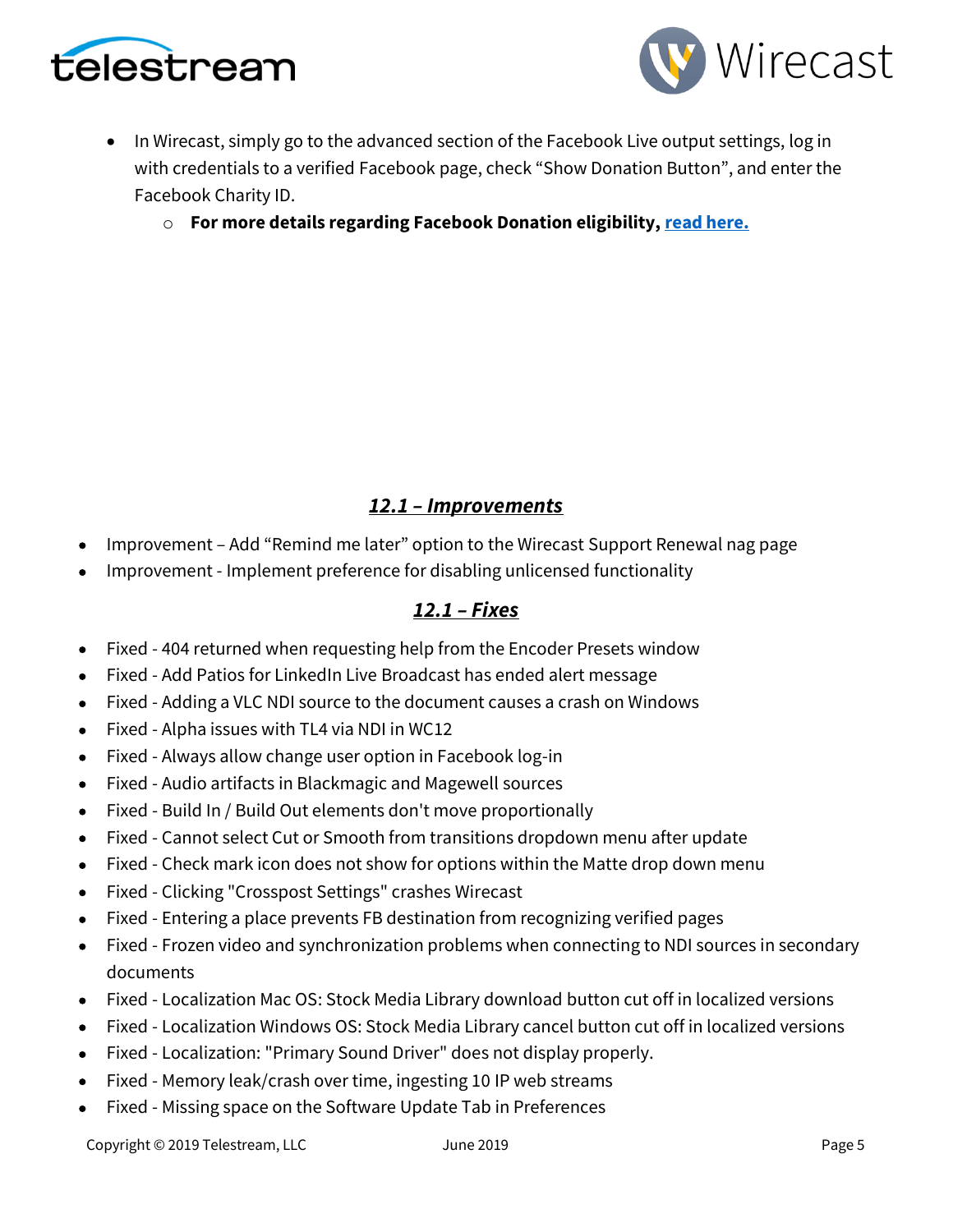



- Fixed NDI Sources remain in the add Source Dialog after being disconnected
- Fixed NDI buffer delay
- Fixed RTMPS output via Microsoft Azure destination does not work
- Fixed Removing an AVCapture source from the Rendezvous mix causes the audio to be removed from the Live Output mix if it is also in the Live Canvas
- Fixed Stock Media Library: Placeholder text shows when trying to select a folder to download Stock Media files to
- Fixed Titler Live NDI Shot events do not work
- Fixed Trademark not present beside "Wirecast" when licensed
- Fixed Two browser tabs are spawned when selecting "MIDI forum" from Preferences
- Fixed Unable to use 3D Plane transition in Wirecast 12.
- Fixed Web stream URI and Username input boxes appear as if they are the same input box
- Fixed Webstream HLS source video freezes after several hours
- Fixed Windows: Rendezvous Audio Mixer shows a blank drop down menu until an option is selected
- Fixed Wirecast Crashed when selecting a youtube event
- Fixed Wirecast EULA showing odd characters in section 2.6
- Fixed Wirecast Preferences do not save when computer language is set to Russian
- Fixed Wirecast crashed when editing changes in audio mixer

## *12.0.1 – Fixes*

• Fixed – Dib.dll missing error when upgrading from Wirecast 11.1.2 to Wirecast 12.0 in specific circumstances.

## *12.0 – New Features*

### **NEW – Stock Media Library**

- Now included with every active support subscription, the new Stock Media Library adds a growing database of over 500,000 unique, high quality media assets to your projects.
- A new custom-built portal gives you direct access to transitions, motion backgrounds, royaltyfree backing tracks, and videos from right within Wirecast.
- Select the new Media Files category in the Add Source dialog and choose Stock Media Library.

### **NEW – Stinger (Custom Transitions) Playback Speed Controls**

• Spice up your stinger transitions using the new Stock Media Library, which contains transition files.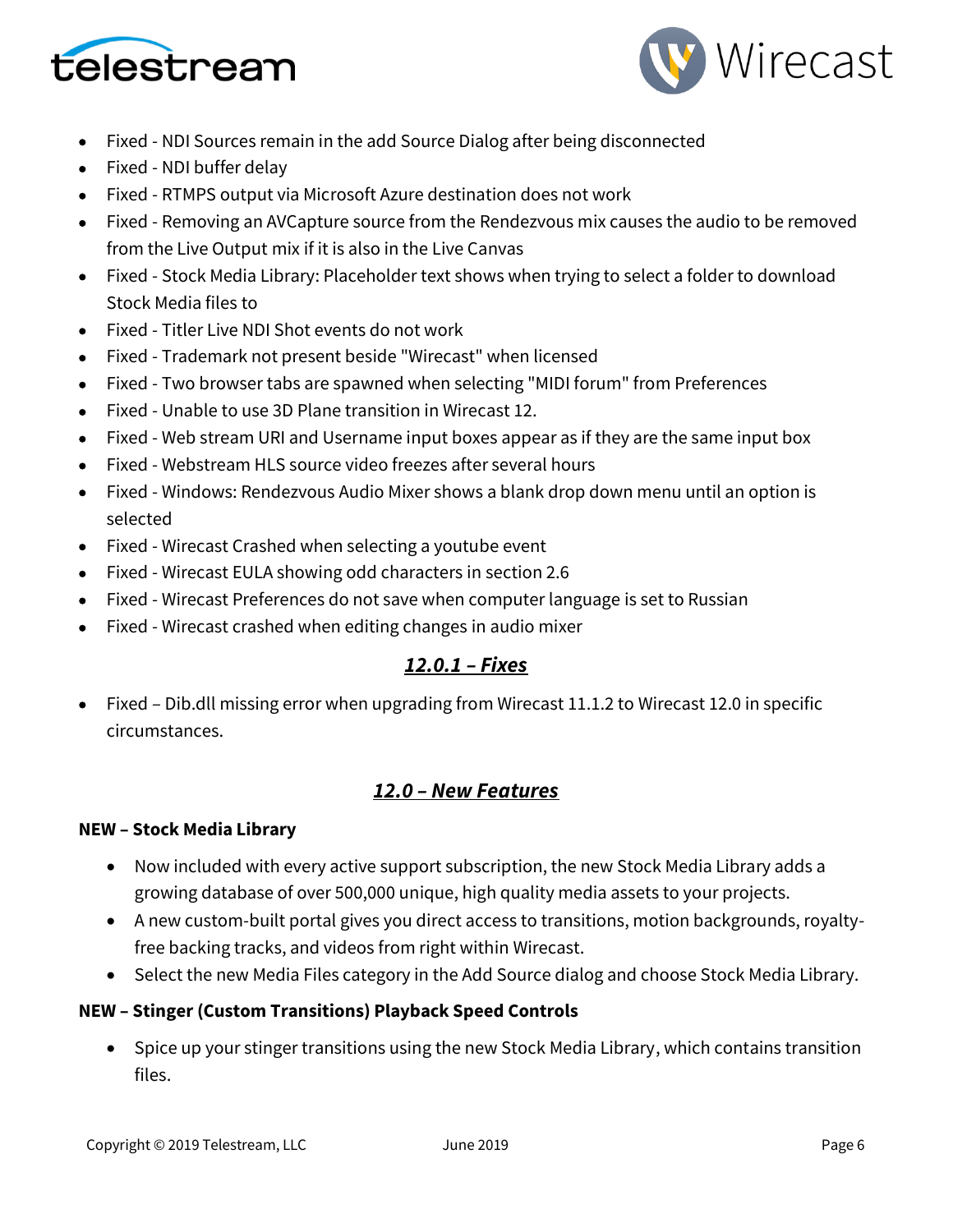



• New speed controls allow you to adjust the timing of your stinger transitions, and an additional transition bank gives you more options for live production.

### **NEW – Rendezvous Audio Mixing**

- In the Rendezvous dashboard, you can now create a custom audio mix to be sent to your Rendezvous guests.
- Studio license level will allow you to select the devices to mix.
- Pro license levels will grant you the ability to select individual channels from audio devices to be mixed.

### **NEW – QR Code Generator Source**

- Want to give your audience quick access to a custom link within your stream? Just create a QR code that your audience can scan! Copy your link into the new QR Code Generator and Wirecast will create a scannable image to broadcast to your fans.
- Select the Overlays category in the Add Source dialog and choose QR Code Generator.

## *12.0 – Improvements*

- Improvement Add ability to configure the number of transition banks in the Preferences
- Improvement Add ability to continuously read a text file in the Text Source Properties
- Improvement Allow users to configure the playback speed of Stinger Transitions
- Improvement Display the Facebook Page of Scheduled events in the Facebook Destination Output Settings
- Improvement Enable NVENC High Profile in Encoder settings
- Improvement Expose all options in Facebook Live Polls
- Improvement Update CEF to version 3578
- Improvement Update to NDI SDK v.3.8

### *12.0 – Fixes*

- Fixed Add better error messaging when the GPU does not support Direct X 11
- Fixed Adding a Direct Show audio device to the document causes duplicate sources to appear in the Rendezvous Dashboard
- Fixed After attempting to activate an old license, any subsequent invalid license activation attempts show an incorrect error message
- Fixed Audio from Multi-Channel Sources is not heard in the Rendezvous call when sending the Live Output audio track
- Fixed Build-In/Build-Out elements don't move proportionally
- Fixed Certain stinger transitions can appear doubled and stretched

Copyright © 2019 Telestream, LLC and The 2019 Dune 2019 Page 7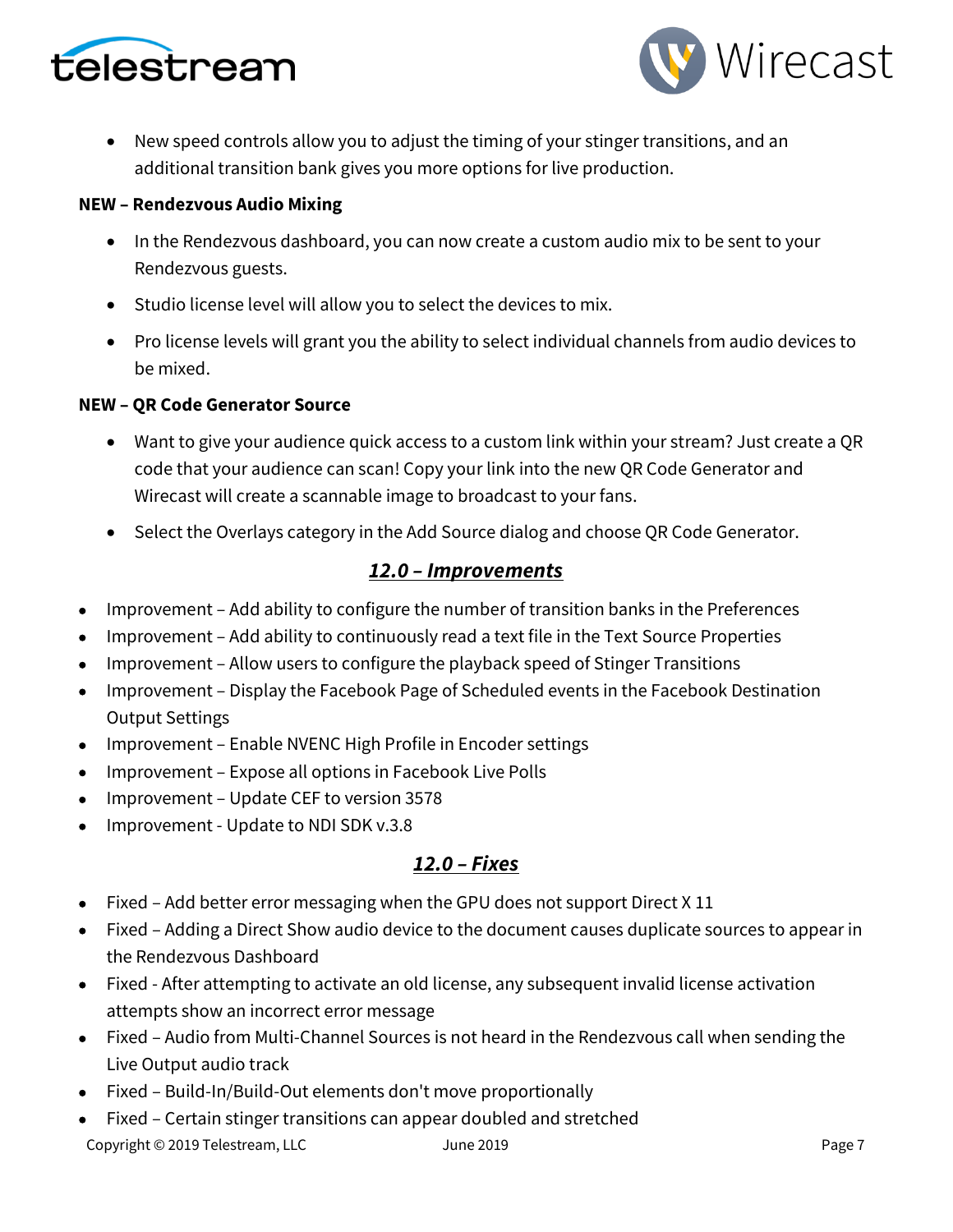



- Fixed Change Audio right-click menu text is hard to read text
- Fixed Change the wording for missing Stinger Transitions
- Fixed Changing the playback speed of a stinger transition pauses it without updating the pause/play button
- Fixed Clicking X in the Add Source Dialog adds any selected sources to the document on Windows
- Fixed Clock System Fonts missing font picker dialog
- Fixed Crash when adding a Stinger Transition on Windows 7 with an AMD GPU
- Fixed Facebook Scheduled events list fails to be read properly in some cases
- Fixed Fixed bad alignment in Teradek StreamReader Properties page
- Fixed Hang when selecting a Stinger Transition then immediately using the transition
- Fixed IP camera frame glitch
- Fixed Midi controller volume slider control skips from 99% to 101%
- Fixed NDI detection is disabled when disabling IP Camera discovery
- Fixed Opening a new document during a stream caused Wirecast to Crash after disconnecting from a Rendezvous Session
- Fixed Periscope Destination Schedules Event and Tweets even if Destination is Disabled
- Fixed PTZ IP Port field does not update after switching to a PTZ profile that uses a required IP port
- Fixed Random crash during a Rendezvous Session
- Fixed Random crash when a document has disconnected sources
- Fixed Random hang when switching sources
- Fixed Rare hang that can occur on Windows
- Fixed Remove Facebook donation button from Profiles (not supported by Facebook)
- Fixed Remove Shutdown when not live from Clock and Solid Color sources
- Fixed Security Warning Preventing Facebook Live Authentication on certain 4G networks
- Fixed Streaming to Ustream causes a hang on macOS Mojave
- Fixed Switching Destinations from Facebook User Code While Authenticating Disables OK Button
- Fixed Telestream Cloud Restream output out of sync when started after another output
- Fixed Unable to capture video from Osprey 900 series capture cards
- Fixed Unable to create a Scheduled YouTube Event
- Fixed Unable to delete Scheduled Events on Profiles
- Fixed Unable to stream to certain RTMP servers on macOS Mojave
- Fixed Unable to use ScreenFlow screen record with record PC audio selected while running Rendezvous Session
- Fixed Virtual Mic audio distortion in Zoom
- Fixed –Unable to remove Live Output from the Rendezvous mix